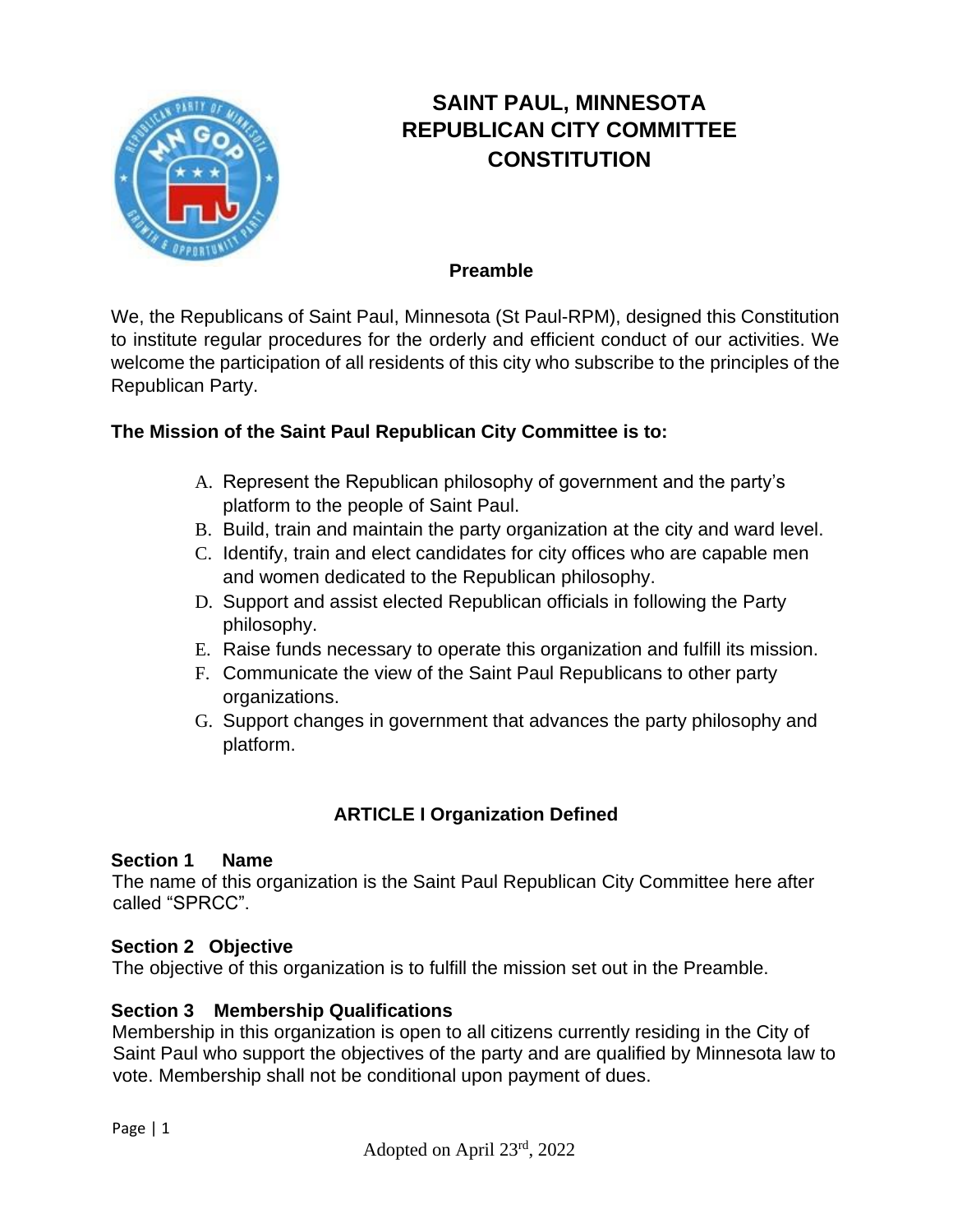### **Section 3 SPRCC Bylaws**

Here after references to SPRCC Bylaws will refer to the SPRCC Bylaws except in such times as SPRCC Bylaws have not been written. When SPRCC Bylaws are not available the SPRCC will default to the Fourth Congressional District's Bylaws.

### **ARTICLE II Caucuses**

#### **Section 1 Caucuses**

A caucuses refers to SPRCC meetings where the members (as defined in the SPRCC Constitution Article I Section 3) meet but are not voting on one or all of the following: Constitutional Changes, Election of Officers, Endorsing of Candidates, and/or Voting to Approve Financial Expenditures. Caucuses may be held in person, remotely, or using a highbred model.

#### **Section 2 Regular Caucuses**

The City Chair may call a Caucus at their discretion not to exceed four caucuses a year.

#### **Section 3 Special Caucuses**

The Executive Committee may call a Special Caucus as defined in the SPRCC Bylaws.

### **ARTICLE III Ward Organization**

#### **Section 1 Composition**

A Ward organization may be established in each ward within the City of Saint Paul as defined in the SPRCC Bylaws. The Vice Chair serving on the Executive committee elected from that Ward will serve as its liaison as defined in the SPRCC Bylaws.

### **ARTICLE IV Ward Conventions**

#### **Section 1 Call**

Ward conventions shall be held at the direction of the Executive Committee. The call shall be issued at least ten (10) days prior to the convention and shall include all delegates and alternates elected at the most recent precinct caucuses who reside in that ward and the SPRCC Executive Committee. The notice may be delivered by electronic mail.

### **Section 2 Arrangements**

The SPRCC Vice Chair residing in the ward shall make the arrangements for the convention and shall provide for the temporary organization of the convention and appoint the convention committees. Conventions may be held in person, remotely, or using a highbred model.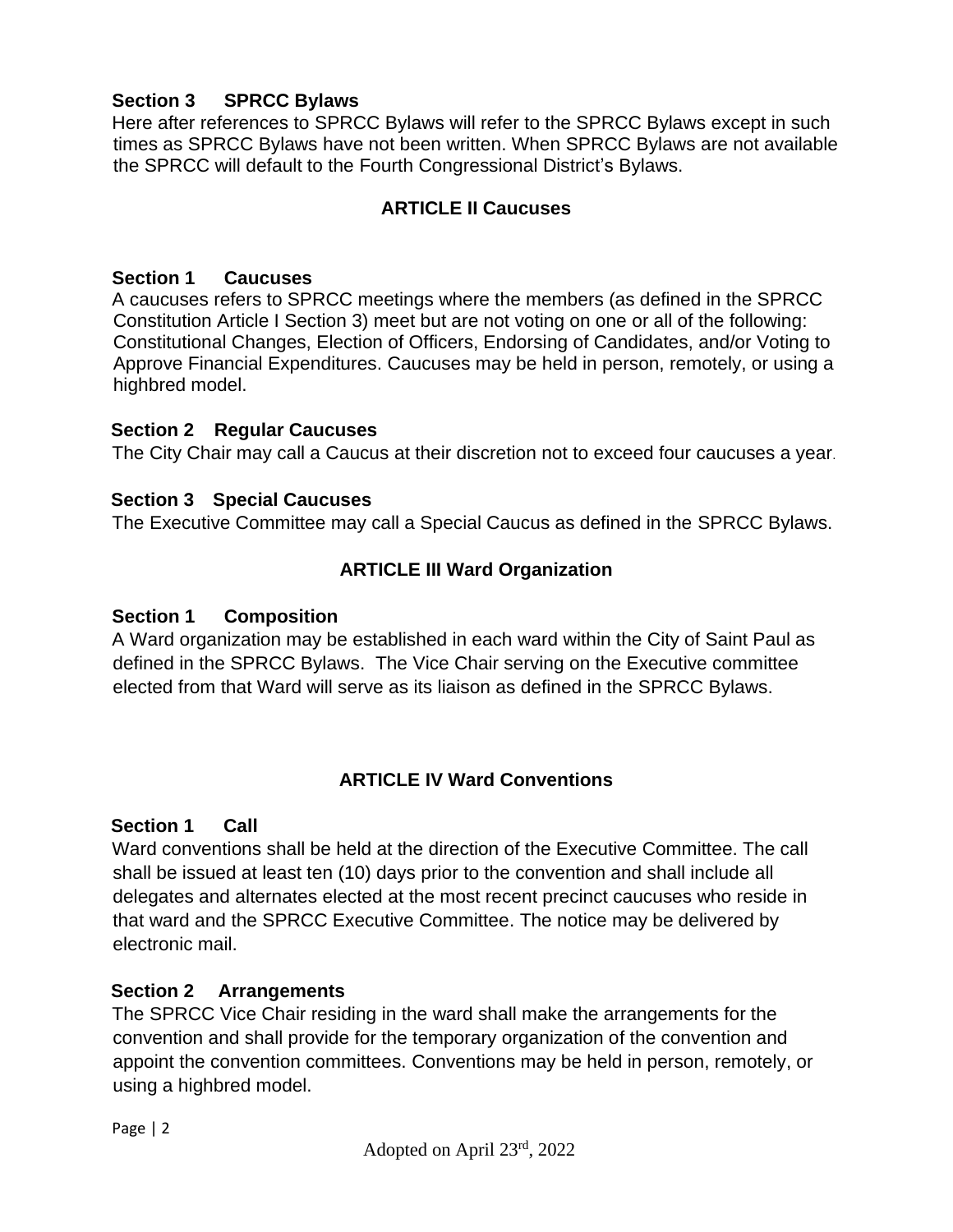## **Section 3 Composition**

The eligible voters at the ward conventions shall be the delegates and alternates elected at the most recent precinct caucuses who reside in that ward

### **Section 4 Business**

A ward convention may endorse a city council candidate for its ward, pass resolutions, and conduct other business properly brought forward.

### **Section 5 Rules**

Each ward convention shall be governed by rules herein, rules adopted by the Full City Committee or the Executive Committee, and rules adopted by the city convention. Each convention may adopt its own rules that are consistent with the SPRCC constitution and SPRCC Bylaws.

## **Section 6 Endorsement**

### **A. Procedure**

The voting strength of the convention shall be the permanent roll of the convention as defined by the state Republican constitution. Any candidate for public office may be granted endorsement at any time if he or she receives sixty percent (60%) of the voting strength of the convention as established by the most recent report of the credentials committee preceding such vote. Such reports may be called up at any time by majority vote. If more than one candidate seeks endorsement, none of them shall be voted on separately. All votes for endorsement shall be by secret ballot except in case of an uncontested race. Uncontested races may be held by acclimation vote upon a motion approved by the convention.

**B. Effect** An "endorsement" for public office at a convention, which is not representative of the entire electorate for the office, shall be no more than expression of the sentiment of the convention. An endorsement may carry with it the commitment of party resources, finances and volunteers only when made at the convention, which is representative of the entire electorate of the office.

# **ARTICLE V Full City Committee**

## **Section 1 Composition**

The Full City Committee shall consist of City Officers, and Delegates elected at the most recent precinct caucuses residing within the Saint Paul city limits.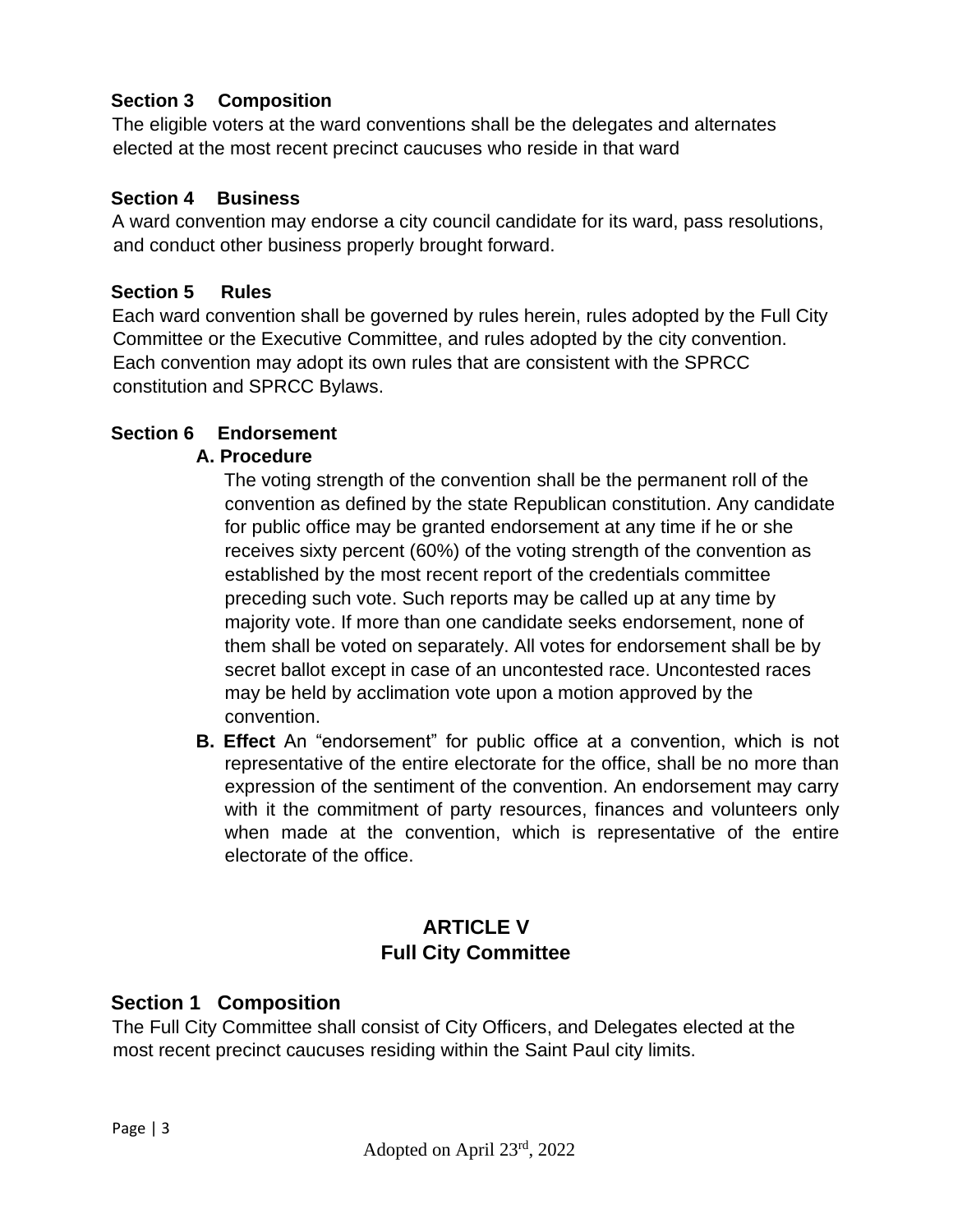# **Section 2 Meetings**

The Executive Committee or the Chair shall call meetings of the Full City Committee and the Chair shall make the arrangements. At least seven (7) days prior to the meeting, the City Committee Secretary shall send notice of the meeting to each Full City Committee member. Notice shall be sent via electronic mail. At least four (4) City Committee meetings shall be held each calendar year. Full City Committee meetings may be held in person, remotely, or using a highbred model.

# **Section 3 Activities**

The City Committee shall carry out the following activities:

- A. Generally, supervise and give direction to all party activities of the city organization;
- B. Provide resources (e.g. data or volunteers) to campaigns of all endorsed Republican city candidates;
- C. Oversee the operation of all other SPRCC sub-committees;
- D. Carry out the directives of the city convention;
- E. Approve a yearly budget and revise as needed, and;
- F. Set a calendar of City Committee meeting dates.

# **ARTICLE VI Executive Committee**

## **Section 1 Composition**

The Executive Committee shall consist of a Chair, Deputy Chair, Secretary and Treasurer, along with one Vice Chair from each Ward responsible to his/her ward organization. All members must currently reside within the Saint Paul city limit.

## **Section 2 Meetings**

The Chair shall call regular meetings of the Executive Committee. At least seven (7) days prior to the meeting, the SPRCC Secretary shall send notice of the meeting to each Executive Committee member. Notice shall be sent via electronic mail. At least four (4) City Committee meetings shall be held each calendar year. If 60% of Executive Committee members concur that a situation requires urgent attention, they can call a special meeting of the Executive Committee. This special meeting can be held in person, via telephone conference, or via video conference. Notice of this special meeting must be delivered by both phone call and email at least 90 minutes before convening. All members of the Executive Committee must be on the email. Executive Committee meetings may be held in person, remotely, or using a highbred model.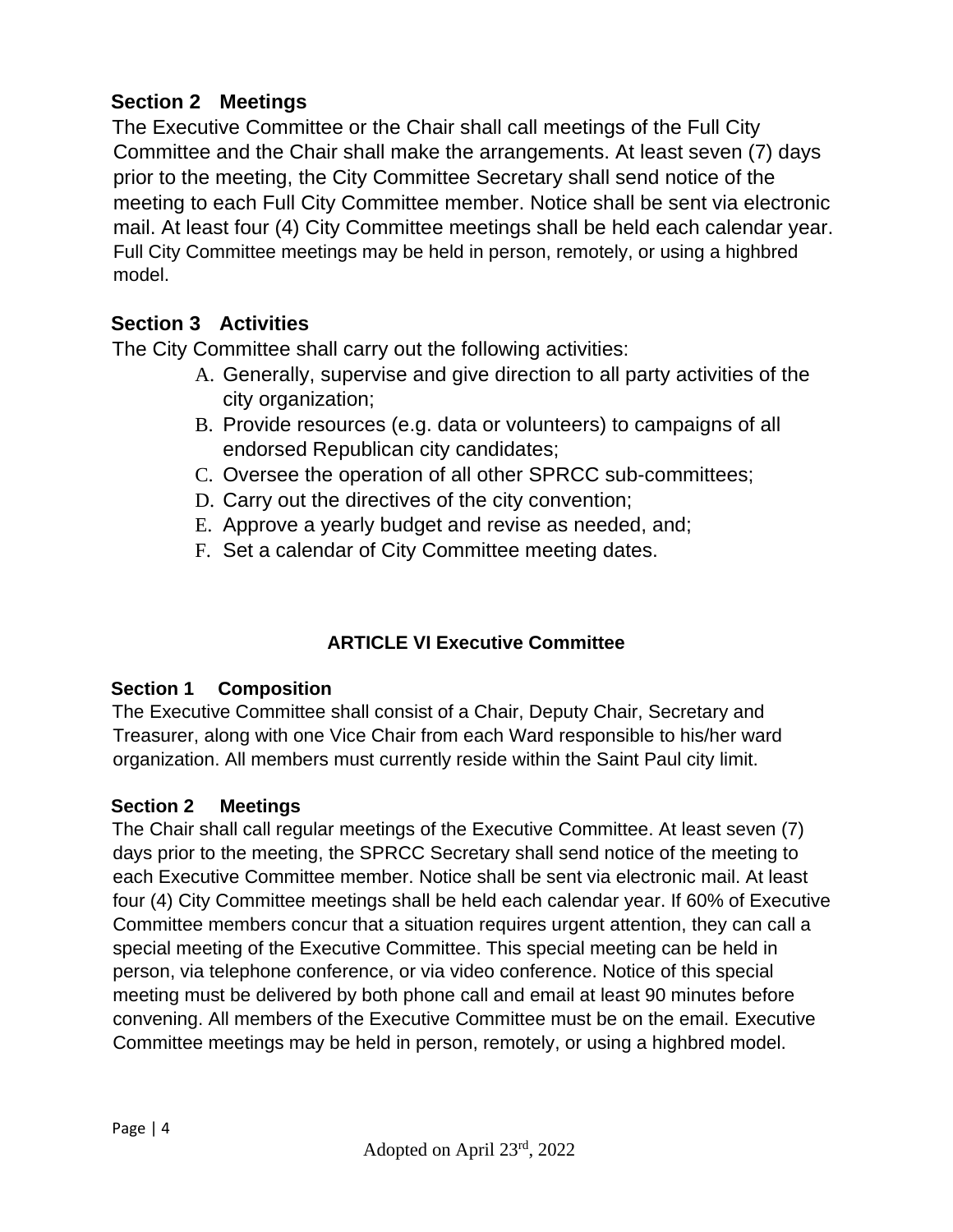## **Section 3 Duties**

The Executive Committee shall carry out the following duties:

- A. Direct the management of affairs of the SPRCC organization subject to the direction of the Full City Committee;
- B. Assign tasks to and direct the management of all committees of the organization, except the Full City Committee;
- C. Implement the directives of the conventions, the Full City Committee, the Fourth Congressional District, and/or state Republican Party organizations;
- D. Consult, advise and supervise any ward as established under the SPRCC Bylaws;
- E. Assist endorsed Republican candidates;
- F. Act for the organization in an emergency;
- G. Act as a planning and budget committee, and propose a budget for the approval of the city committee, and;
- H. Assign tasks to and otherwise direct party officers.

## **ARTICLE VII Duties of Officers**

### **Section 1 Chair**

In addition to the other duties set out herein, the Chair shall perform the executive functions of this organization, implement, manage and transact the day-to-day activities and business of this organization, and fulfill any duties responsible by another Executive Committee Member (i.e. Deputy Chair, Secretary, or Treasurer) if the position of Deputy Chair is vacant. The Chair is also responsible to carry out the following duties:

- A. Serve as a member of the Fourth Congressional District Full Committee and otherwise act as liaison with the Fourth Congressional District Full Committee and its officers;
- B. Be the chief spokesperson of this organization
- C. Preside over the Full Committee and Executive Committee, and provide for the temporary organization and committees of city officers;
- D. Appoint committees as set forth in this constitution;
- E. Oversee the Constitutional Committee, the Fundraising Committee, the Nominations Committee, and is responsible for appointing a Chair and Secretary those Committees;
- F. Delegate duties to other city officers, and;
- G. Execute the directives of the SPRCC City Convention, Full City Committee, or the SPRCC Executive Committee.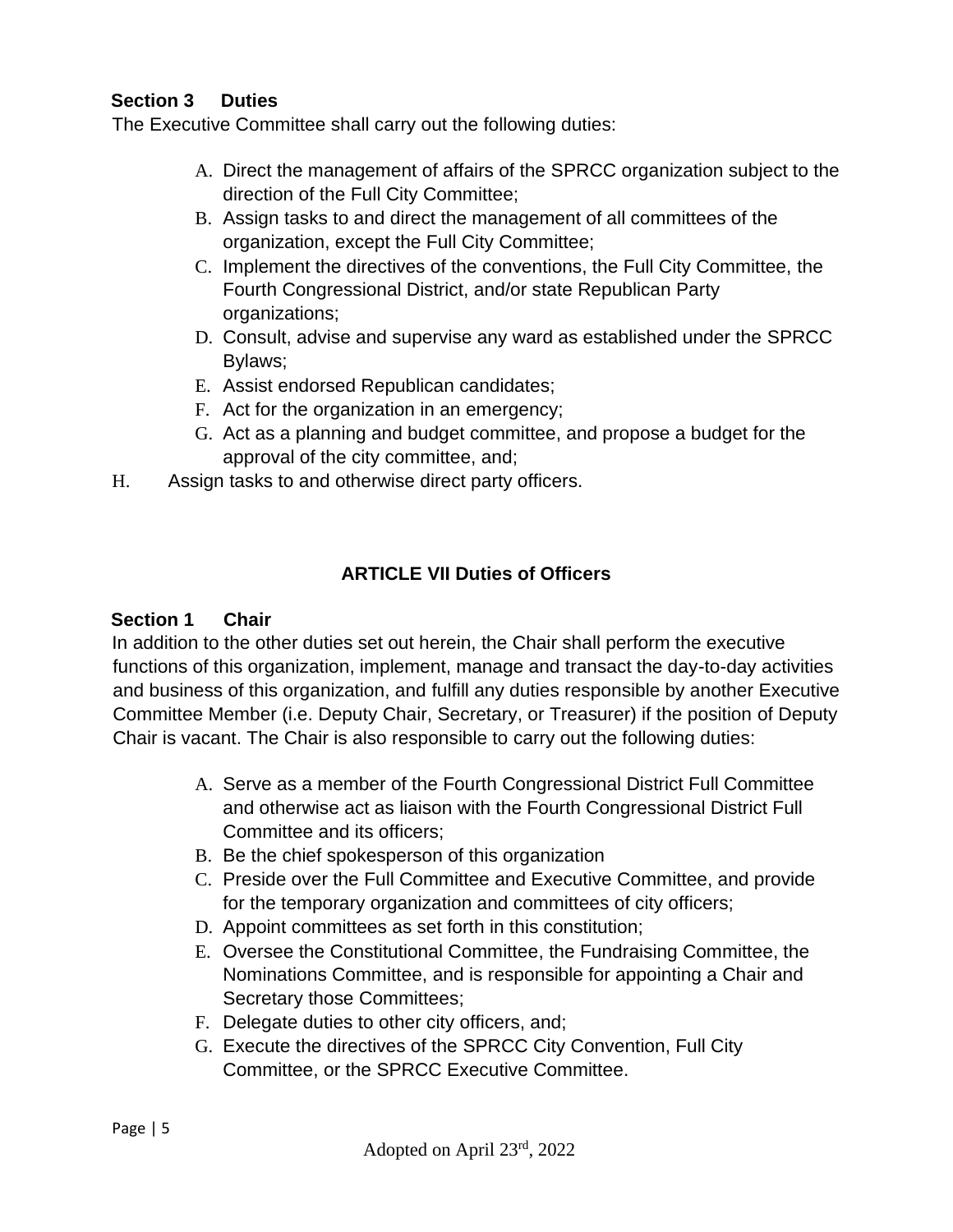H. Along with the Secretary is responsible for maintaining credentials for social media and digital accounts and for ensuring continuity of access to those accounts with their successors. Both the Chair and the Secretary are to have full access to all such accounts at all times.

## **Section 2 Deputy Chair**

The Deputy Chair should back up the Chair in the event there isn't a Chair, the Chair is unable to run an SPRCC City Convention, Full City Committee Meeting, SPRCC Executive Committee meeting, or SPRCC Caucus. When any of the duties of a city officer cannot be performed, the Deputy Chair shall temporarily assume the office of the non-performing officer and perform the duties of the officer until the officer is able to perform. The Deputy Chair may delegate such duties to other persons.

The Deputy Chair is also responsible for assisting the chair in carrying out the following duties:

- A. Oversee the Finance Committee and responsible for working with the Treasurer, and other members of the Fundraising Committee, and;
- B. Oversee the search and nominations committee to find qualified candidates for endorsement for public office.

## **Section 3 Secretary**

The secretary shall perform the duties incidental to the office of secretary and carry out the following duties:

- A. Keep and read the minutes of all city committee and executive meetings and of all city conventions;
- B. Keep the records and official papers of the organization not otherwise consigned to the care of any other member;
- C. Maintain a current roll of all city officers, delegates and alternates;
- D. Send out and receive correspondence;
- E. Make the records of the organization available to appropriate persons at any reasonable time, and;
- F. Send out periodic reports on the activities of this organization to BPOU chair of districts within the city.
- G. Along with the Chair, is responsible for maintaining credentials for social media and digital accounts and for ensuring continuity of access to those accounts with their successors. Both the Chair and the Secretary are to have full access to all such accounts at all times.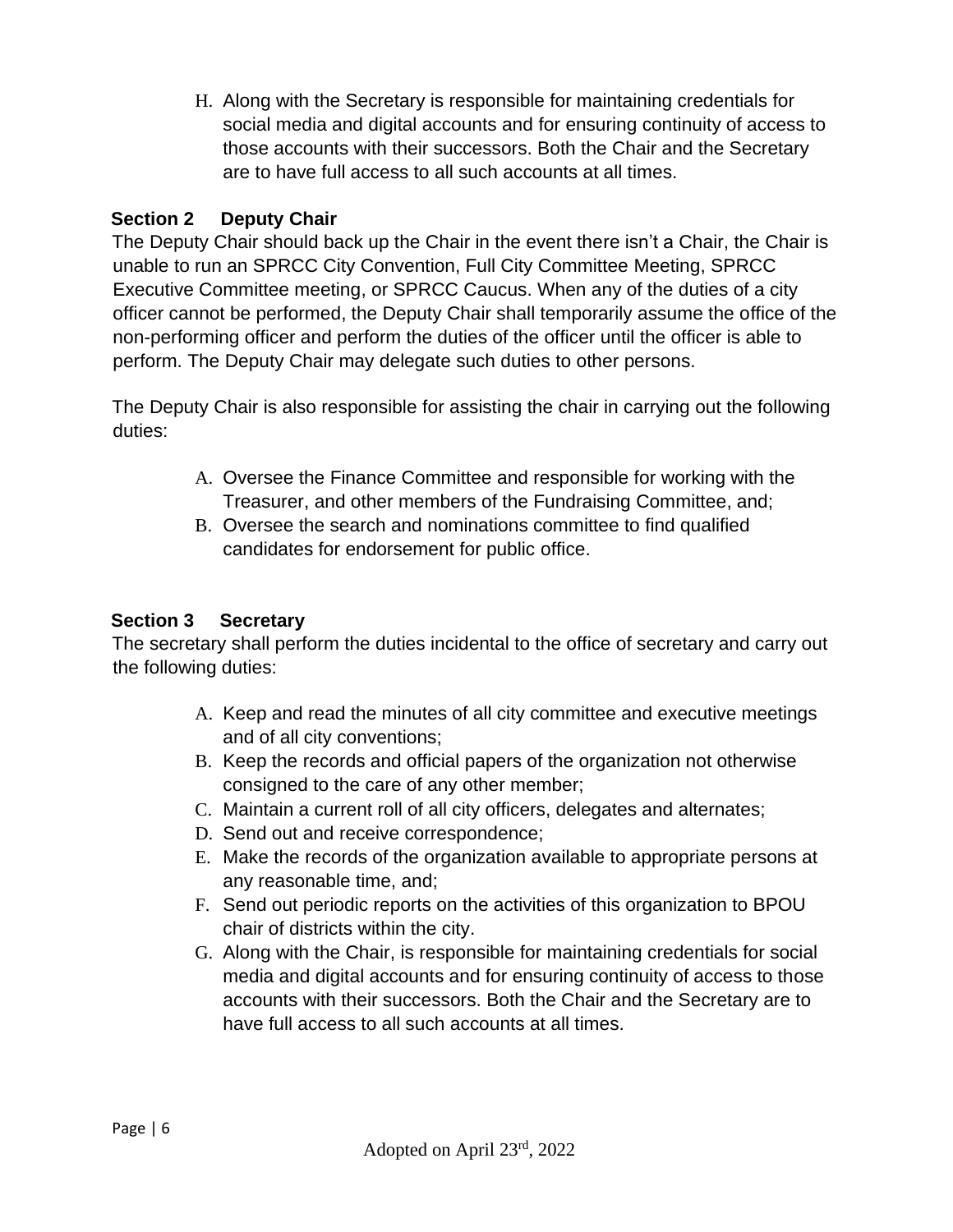## **Section 4 Treasurer**

The treasurer shall perform the duties incidental to the office of treasurer and carry out the following duties:

- A. Keep and be responsible for all funds, securities and instruments of ownership of the organization;
- B. Give and receive receipts on behalf of the organization;
- C. Deposit the organization's monies in designated depositories;
- D. Prepare and file regulatory reports required by all applicable laws;
- E. Sign checks and drafts issued in the name of the organization as directed by the Full Committee;
- F. Accept gifts, contributions or bequests on behalf of the organization;
- G. Keep the books and maintain the financial records of account in accordance with all applicable laws;
- H. Serve as a member of the standing Finance Committee;
- I. Report the state of the organization's finances to interested Republican committees and officers, and See that the budget is followed and report irregularities to the Executive Committee, and;
- J. The Treasurer shall be appointed by the Chair and approved by a majority vote of the Full Committee.

# **Section 5 Vice Chairs**

There shall be one Vice Chair elected from each ward. The Vice Chairs shall:

- A. Monitor current activities and social media related to elected officials within the Ward in which they reside;
- B. Outreach to identify others who support the Republican principles within the Ward they reside in to participate in SPRCC Full Committee Meetings and Ward-Precinct Caucuses;
- C. Also perform duties as assigned by the Chair and act as a liaison to his/her ward.

# **Section 6 Other Duties**

Each officer shall perform additional duties at the discretion of the Full City Committee and/or the Executive Committee.

# **Section 6 Term**

Officers shall serve a term of two years, or until a successor is elected.

# **Section 7 Vacancies**

The Executive Committee shall fill vacancies within ninety (90) days.

Page | 7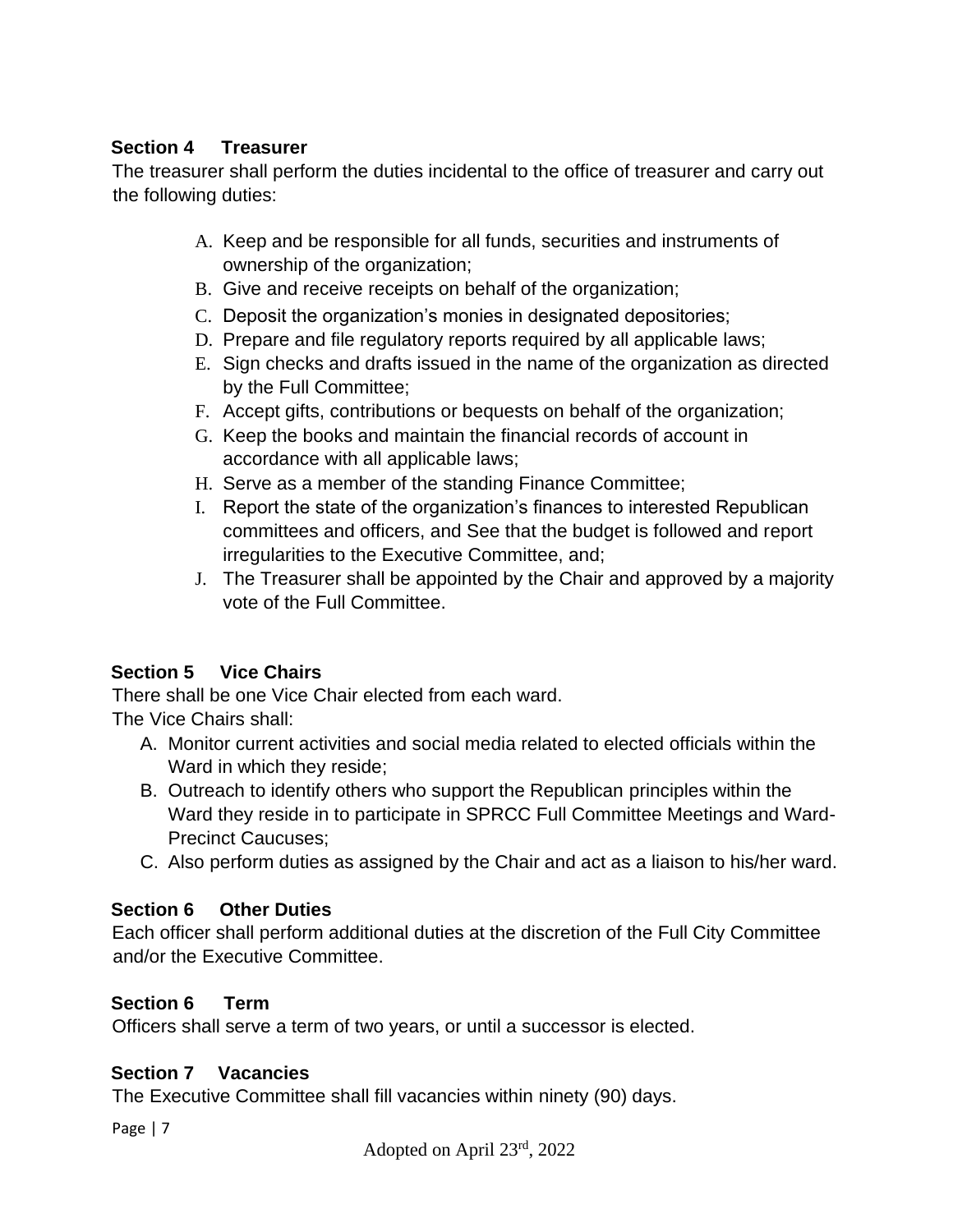## **ARTICLE VIII SPRCC Conventions**

### **Section 1 Regular and Special**

A SPRCC convention shall be held in each odd numbered year at the call of the Full Committee. The voting members shall be the delegates elected at the most recent precinct caucuses and currently reside in the city of Saint Paul. (*Article IV, Section 4 of the Fourth Congressional District Constitution*)

A Sub-Convention following the Fourth Congressional District's convention, held in even numbered years, for the purpose of elect a Chair and Deputy Chair. (*Article IV, Section 4 of the Fourth Congressional District Constitution*). Other officer positions can be filled at this time in the event there is a vacancy for a position. The voting members shall be the delegates elected at the most recent precinct caucuses and currently reside in the city of Saint Paul. (*Article IV, Section 4 of the Fourth Congressional District Constitution*) The sub-convention may be continued up to thirty (30) days at the call of the Chair.

A regular convention shall be held in odd numbered years for the purpose of electing officers and other business properly brought forward shall be held no later than 30 days following the Fourth Congressional District's convention to elect the Chair and Deputy Chair, at the call of the Executive Committee and at such times and for such purposes as the Executive Committee shall prescribe.

### **Section 2 Call**

City Conventions shall be held at the direction of the Executive Committee. At least ten (10) days prior to the convention, the SPRCC Secretary shall send the convention call via electronic mail.

### **Section 3 Arrangements**

The SPRCC Chair shall make arrangements for the City Convention and provide for the temporary organization of the convention. The SPRCC shall provide funding to cover the costs of all Conventions which shall not exclude charging a fee from those in attendance.

### **Section 4 Composition**

Delegates and seated alternates elected at the most recent precinct caucuses and currently residing within the Saint Paul city limit shall be eligible to vote at the SPRCC Convention.

## **Section 5 Alternates**

After the temporary organization of the convention is completed, the first order of business shall be the seating of alternates. Seating of alternates shall be in the same order as elected at the most recent precinct caucuses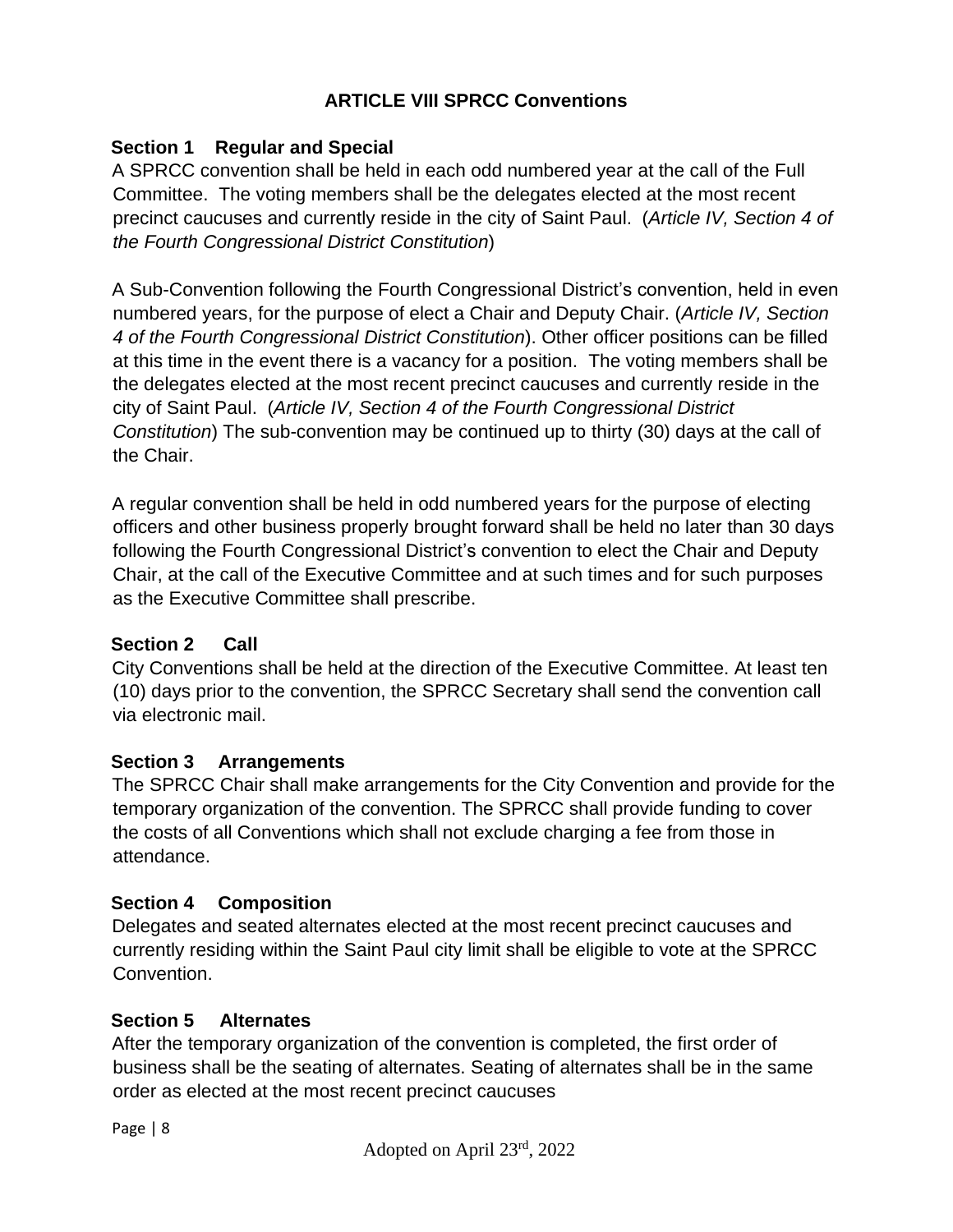## **Section 6 Committees**

Convention committees shall consist of delegates, alternates and regular party workers, appointed by the SPRCC Chair, unless otherwise noted, who may designate the chair of each committee. Convention committees with the following functions shall be created prior to the convention:

- A. A credentials committee shall verify the eligibility and registration of each delegate and alternate;
- B. A rules committee shall propose standing rules and an agenda for the approval of the convention. Such rules may be originally adopted by majority vote;
- C. A search and nominations committee composed by the Deputy Chair and others appointed by the Chair and approved by the Executive Committee, shall search out and nominate candidates for SPRCC Officer positions. In the absence of a search and nominations committee, the executive committee shall be the search and nomination committee, and;
- D. For filling Executive Committee positions, nominations may be made from the floor or by the nominations committee, and;
- E. A resolutions committee shall submit policy statements setting forth the views, aims and aspirations of the organization. It may present important resolutions in the form of a proposed platform. All substantive main motions not within the jurisdiction of any other committee may be submitted through the resolutions committee.

## **Section 7 Motions**

The appropriate convention committee shall report all substantive original main motions submitted to it before the convention. Unless the standing rules provide otherwise, substantive main motions within the jurisdiction of the respective committees may be made from the floor only after the committee report.

## **Section 8 Delegate Independence**

No convention or caucus shall bind the vote of a delegate, nor shall any unit voting rule be applied.

## **ARTICLE IX Committees**

# **Section 1 Rules**

Each committee may adopt rules for its governance not inconsistent with the SPRCC Constitution and SPRCC Bylaws. Except for the actions of the city committee, any action to be taken at a meeting may be taken without a meeting if consent in writing setting forth the action to be taken is signed by a majority of members of the committee.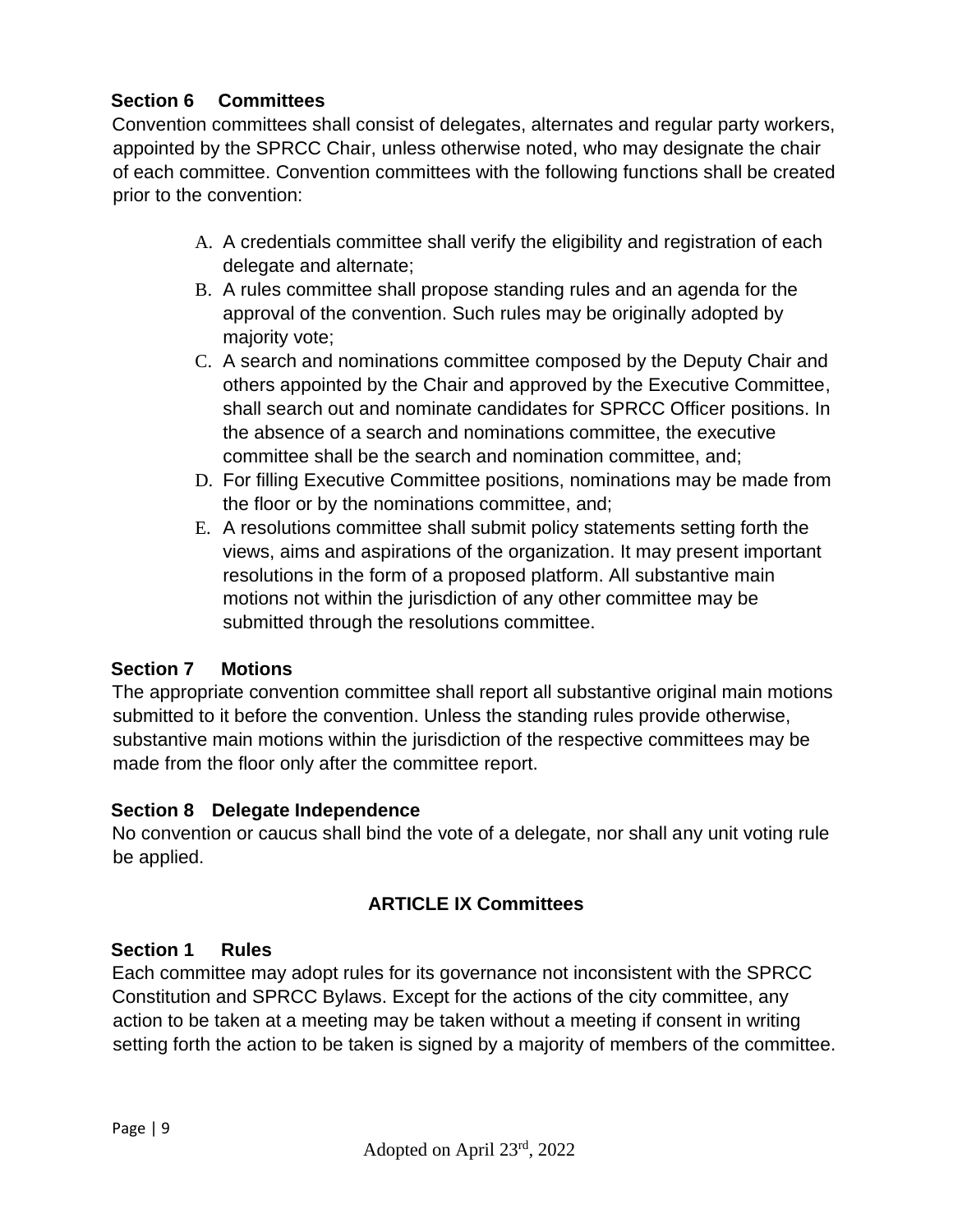## **Section 2 Members**

If the members of a committee are not set out in this constitution, they shall be appointed by the City Chair. Any person supporting the objectives of this organization may serve on any committee unless this constitution, the city committee, or the executive committee provide otherwise. Each committee shall have at least three members. The City Chair may designate the chair of any committee and may authorize him or her to appoint other members. Appointments or removals made by the chair must be made at full committee meeting

### **Section 3 Meetings**

The chair of each committee shall call meetings and make arrangements. The chair shall notify each committee member of the time, date and location of each meeting.

### **Section 4 Standing Committees**

In addition to the previously enumerated committees, the following standing committees are hereby established:

- A. A Finance Committee composed of the Deputy Chair, Treasurer, and other members as appointed by the Chair and approved by the Executive Board, shall direct the financial record keeping, reporting, and fundraising;
- B. A search and nominations committee composed of the Deputy Chair and other members appointed by the Chair and approved by the Executive Committee, shall search out and nominate candidates for endorsement for public office. Other nominations may be made from the floor. In the absence of a search and nominations committee, the executive committee shall be the search and nomination committee,
- C. A constitution & SPRCC Bylaws committee composed of the Chair and other members appointed by the Chair and approved by the Executive Committee shall continually review the constitution and SPRCC Bylaws and report recommended changes to the city convention and the city committee. It shall meet immediately prior to each regular convention and hear proposals made by any delegate, alternate or regular party worker.

### **Section 5** *Ad hoc* **Committees**

The SPRCC Chair may create ad hoc committees. The mandate and responsibility of such committees shall be clearly set out by the Chair and reported to the Executive Committee as soon as practicable.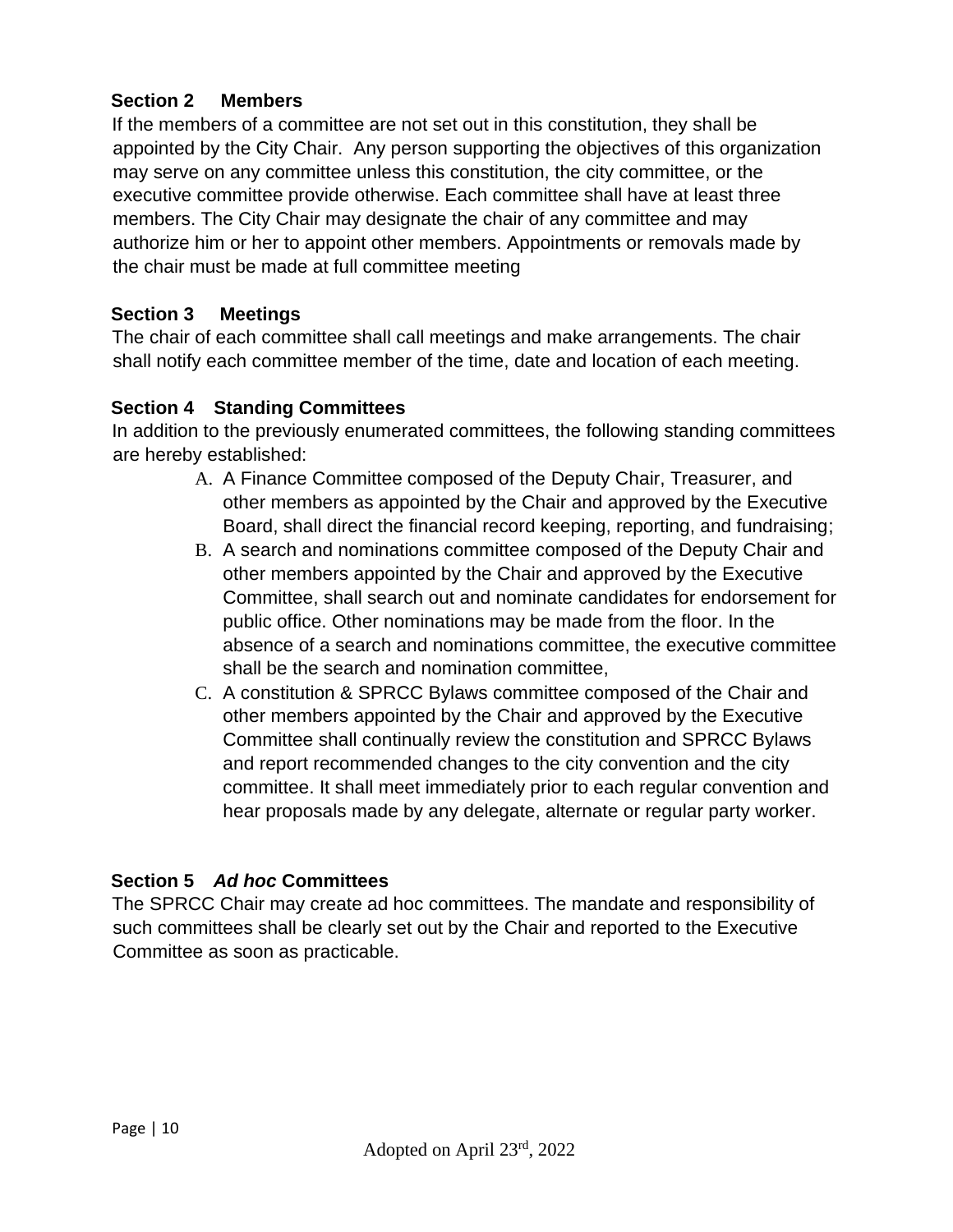# **ARTICLE X Elections**

### **Section 1 Officers**

The SPRCC shall elect city officers, including a Chair, Deputy Chair, Secretary and Vice Chairs. The treasurer shall be appointed by the Chair and confirmed by the Full Committee.

- A. The City Committee Chair may not also serve as a SPRCC Vice Chair, a CD Chair or a CD Deputy Chair;
- B. Any officer of the SPRCC must relinquish their position while being an active candidate for a political position or seeking endorsement for the same;

### **Section 2 City Officers**

Candidates for city officers shall be elected at the first SPRCC City Convention held within 30 days following the Fourth Congressional District Convention. All votes cast for SPRCC offices shall be by all delegates and seated alternates elected at the most recent precinct caucuses and currently residing in Saint Paul. Nominations may be made from the floor or by the nominations committee. In the case of the Vice Chairs; nominations shall be limited to being made by those residing in the Ward for which the Vice Chair is being elected. Each officer position shall be voted on separately and to be elected an officer, a candidate must receive a majority of the votes cast for the office by delegates and seated alternates elected at the most recent precinct caucuses and currently residing in the Saint Paul. If more than one ballot is required, the candidate receiving the smallest number of votes shall be eliminated prior to the second ballot. If there is tie vote, one more ballot shall be taken, if the tie cannot be broken after the second ballot the decision will be made by drawing lots.

### **Section 3 Other Positions**

Candidates for all other positions shall be elected by a majority of those voting. Nominations shall be made from the floor and each position shall be voted on separately. If more than one ballot is required, the candidate receiving the fewest votes shall be eliminated after each ballot, and thereafter votes for that candidate shall not be counted. If the electing entity is not specified, the Executive Committee shall fill the position.

### **Section 4 Secret Ballot**

There shall be a secret ballot for the election of all officers and if there is more than one person seeking the position or endorsement. A secret ballot for all other elections and votes shall be at the discretion of the Chair.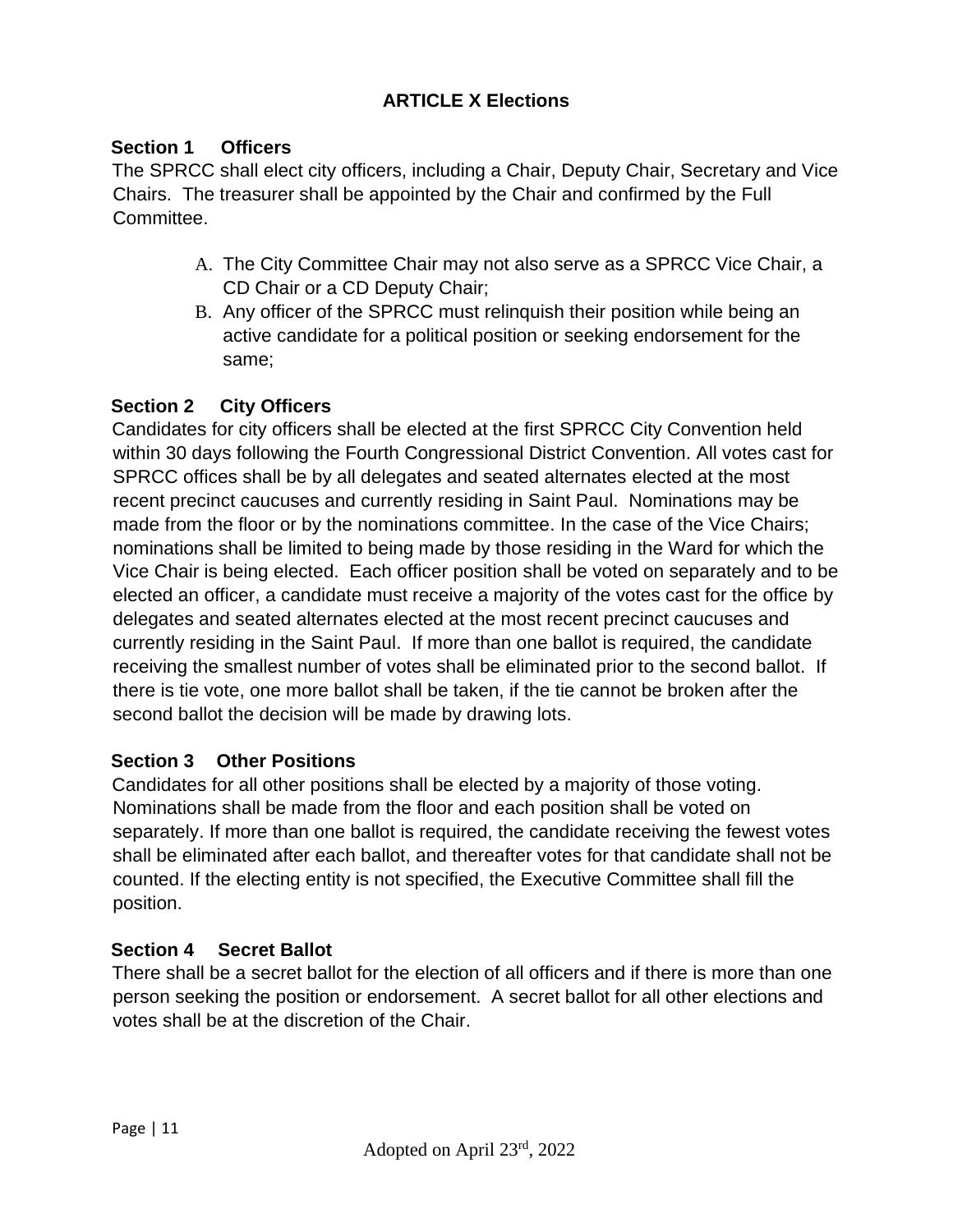## **Section 5 Miscellaneous**

The result of any vote by paper ballot shall be binding if the ballots have been collected, even if the convention adjourns before the vote is tallied. When more than one candidate seeks a position, none of them shall be voted on separately. All ties shall be broken by drawing lots.

## **ARTICLE XI General Rules**

### **Section 1 Rules Enumerated**

All meetings, conventions, procedures and operations of this organization shall be governed in order of precedence by the following rules:

- A. Constitution and Laws of the United States and the State of Minnesota;
- B. Republicans Party of Minnesota Constitution;
- C. Republicans Party of Minnesota SPRCC Bylaws;
- D. Directives of the Republican Party of Minnesota State Central Committee;
- E. Directives of the Republican Party of Minnesota State Executive Committee;
- F. Fourth Congressional District Constitution (as per Fourth Congressional District Constitution, Article IV, § 6);
- G. Fourth Congressional District Bylaws;
- H. Saint Paul Republican City Committee Constitution;
- I. SPRCC Bylaws adopted pursuant to this constitution;
- J. Standing rules adopted at a convention or any meeting of a committee;
- K. Roberts Rules of Order Newly Revised shall govern the SPRCC in all cases to which they are applicable and in which they are not inconsistent with the SPRCC's Constitution or SPRCC Bylaws, or those of the Fourth Congressional District and MN GOP,

## **Section 2 Conflicts**

If irreconcilable provisions appear in any rules, the rule from the source higher in precedence shall prevail. If rules from the same source conflict, the more specific provisions shall prevail. If rules of like specificity from the same source conflict, the rules adopted more recently shall prevail.

### **Section 3 Removals**

An officer of the SPRCC may be suspended from their duties for up to 100 days by a sixty percent (60%) majority vote of the Executive Committee. The officer then may be removed by a sixty percent (60%) majority vote of the full committee conducted at a meeting during that suspension period. If a sixty percent (60%) majority of the full committee does not vote to remove them within that 100 days they will be considered acquitted and cannot be impeached again until a following term.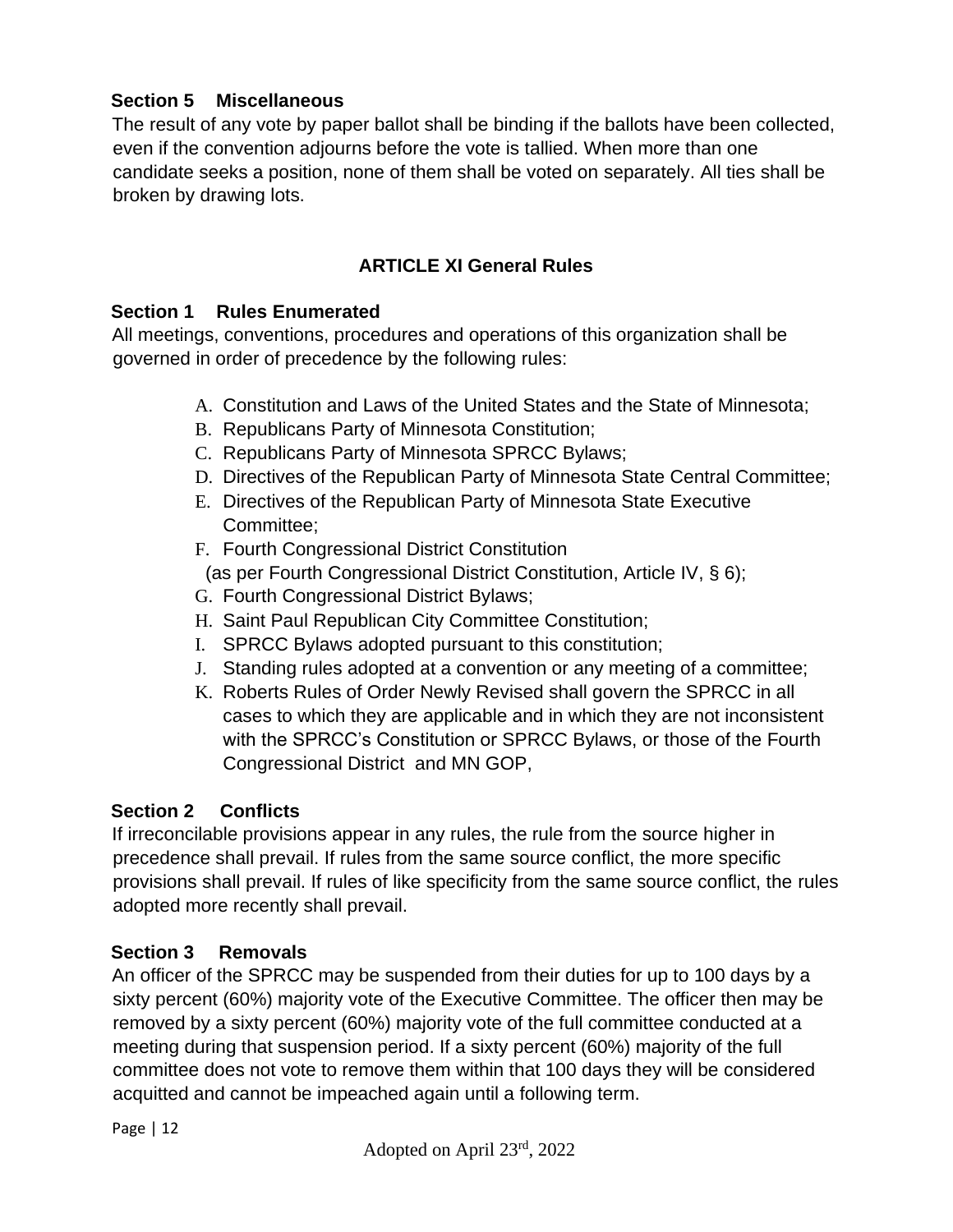## **Section 4 Vacancies**

A vacancy occurs when a person holding a party position dies, is permanently incapacitated, is removed, resigns, or ceases to live within the area from which his or her electorate was drawn (except which failure of residence results from a redrawing of ward lines by public body). A vacancy also exists when an elected body fails to fill a position. The vacancy shall be filled within ninety (90) days.

### **Section 5 Quorum**

A quorum of sixty percent (60%) is required to commence business at executive meetings. A quorum of ten percent (10%), or 10 members, whichever is less, is required to commence business at City Committee meetings. A quorum fifteen percent (15%) shall be required to commence business at any City Convention or ward convention. There shall be no quorum for any caucus. Quorums for all other meetings shall be a majority or three (3) members, whichever is less. Except at endorsing conventions, there shall be no quorum after business has been duly commenced. At endorsing conventions the continuing quorum shall be one half of the voting strength of the convention.

### **Section 6 Ward Identity**

When the boundaries of the wards are substantially changed, the ward representatives shall continue to serve out their terms. The city committee may alter the terms and responsibilities of the ward officers through the adoption of a reapportionment plan.

## **ARTICLE XII Amendments**

### **Section 1 Constitution**

This Constitution may be amended by a vote of sixty percent (60%) of those present and able to vote at any regular convention, provided that the proposed amendment has been presented to the standing constitution and SPRCC Bylaws committee before it is voted on. Notice of a proposal to amend the constitution shall be submitted with the Convention Call.

### **Section 2 SPRCC Bylaws**

The SPRCC is authorized and empowered to adopt SPRCC Bylaws not inconsistent with this Constitution, the Fourth Congressional District's Constitution and Bylaws and the RPM Constitution and Bylaws. The SPRCC Bylaws may be amended by two-thirds vote at any SPRCC Full Committee meeting after written notice of any proposal for amendment has been submitted with the notice of the meeting. Any proposal for amendment shall be referred to the SPRCC Constitution and SPRCC Bylaws Committee and reported out of said committee by at least a minority report signed by three such committee members before it shall be submitted to the meeting.

Page | 13